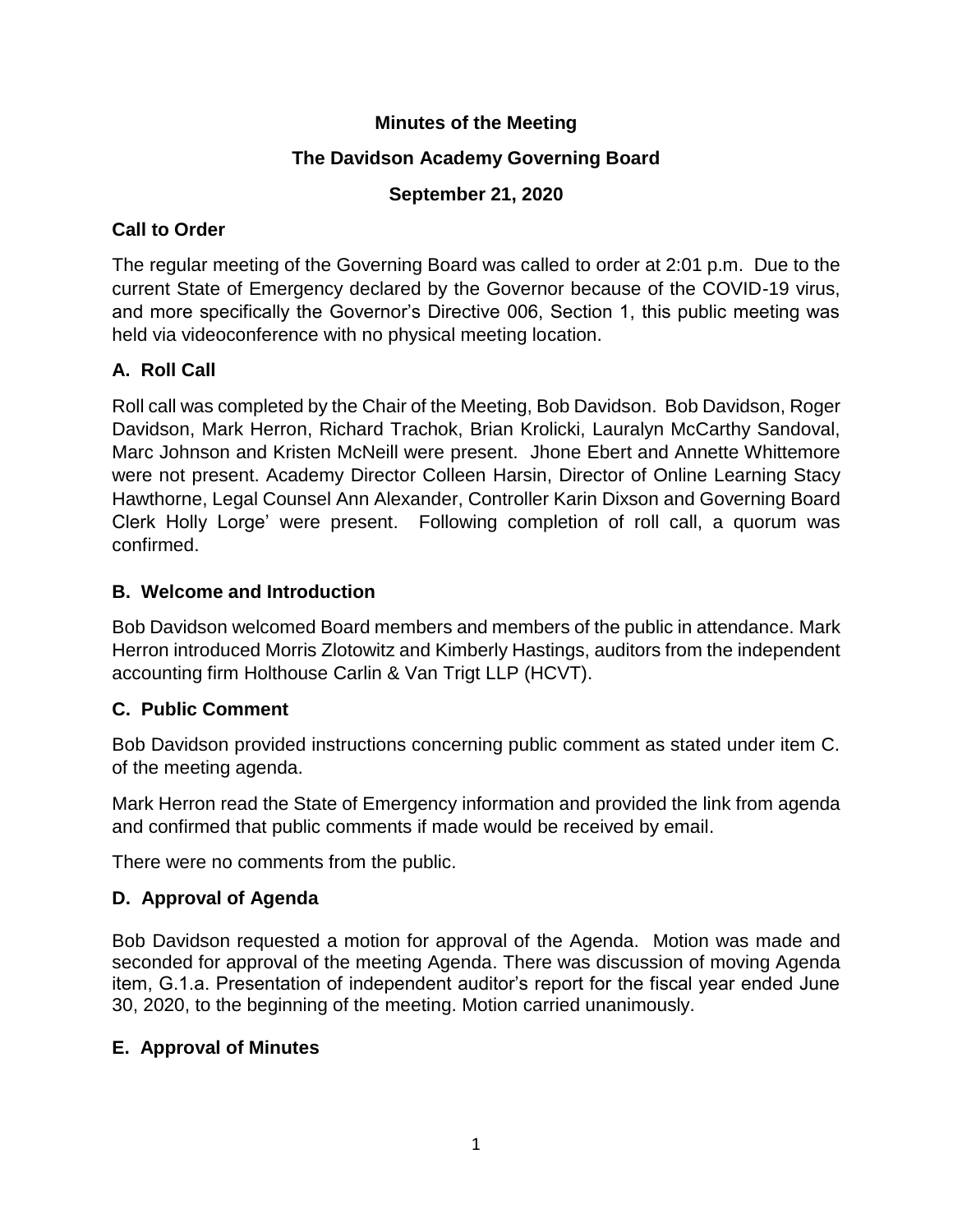Bob Davidson requested approval of the minutes for the meeting of July 30, 2020 under TAB 1 of the Board book. Motion was made and seconded for approval of the minutes as submitted. There was no discussion and the motion carried unanimously.

# **F. Reports**

Davidson Academy Director, Colleen Harsin referred to TAB 2 of the Board book, the 2020-2021 Master Schedule. The Reno campus has 159 students this year, the most the Academy has had. Of the 50 new students, 21 moved to Reno this year. Ms. Harsin stated the Academy has worked with all families implementing approved plans by the Board over the summer, being careful on how students and staff return to the building. Academic quality and interaction with students is at the forefront, as well as student and staff health and safety.

Ms. Harsin discussed the classes offered for the 2020-2021 school year. This included the Monday thru Thursday Master Schedule, Monday thru Thursday electives, and Friday electives, highlighting the diversity of class offerings.

Ms. Harsin further explained that some electives are taught by part-time instructors from the University or the larger community, and the rest of the electives are taught by Academy core curriculum teachers, providing them the chance to teach in an area of their interest or skill. Students vote on elective class options each year. Ms. Harsin explained the Academy even offers a dynamic set of electives run by students themselves. Ms. Harsin gave the example of MED life, listed as independent study seminar, taught and proposed by students. Those students are required to turn in a syllabus to our curriculum team late spring for approval. These elective classes are monitored by a member of the full-time staff.

Ms. Harsin referred to TAB 3, a letter from Cognia regarding accreditation. This letter shows the Academy is on track in the accreditation process, will experience no lapse in accreditation, and the accreditation term has been extended to June 30, 2024. The new certificate is posted in our Reno campus lobby, and early 2021 is when the Academy expects to see new standards and protocols. The Academy is continuing with plans and progress, thereby putting the Academy in a position to maintain current accreditation until provided new standards, guidelines and training opportunities from Cognia, which has subsumed Advanced Ed, the previous accrediting organization.

Richard Trachok asked Ms. Harsin what was the reason for the new criteria, and if it was generated by the Academy, or something that came from our accreditor to all of the schools being examined. Ms. Harsin replied the new standards and protocol are coming from the accrediting organization. She explained that Advanced Ed and Measured Progress merged together and are driving the new standards and protocols.

Mr. Trachok asked if these new standards are for all schools or just Davidson Academy. Ms. Harsin responded this is for all schools that have been accredited by Advanced Ed., which was formally the Northwest Accreditation Commission (NWAC). All public high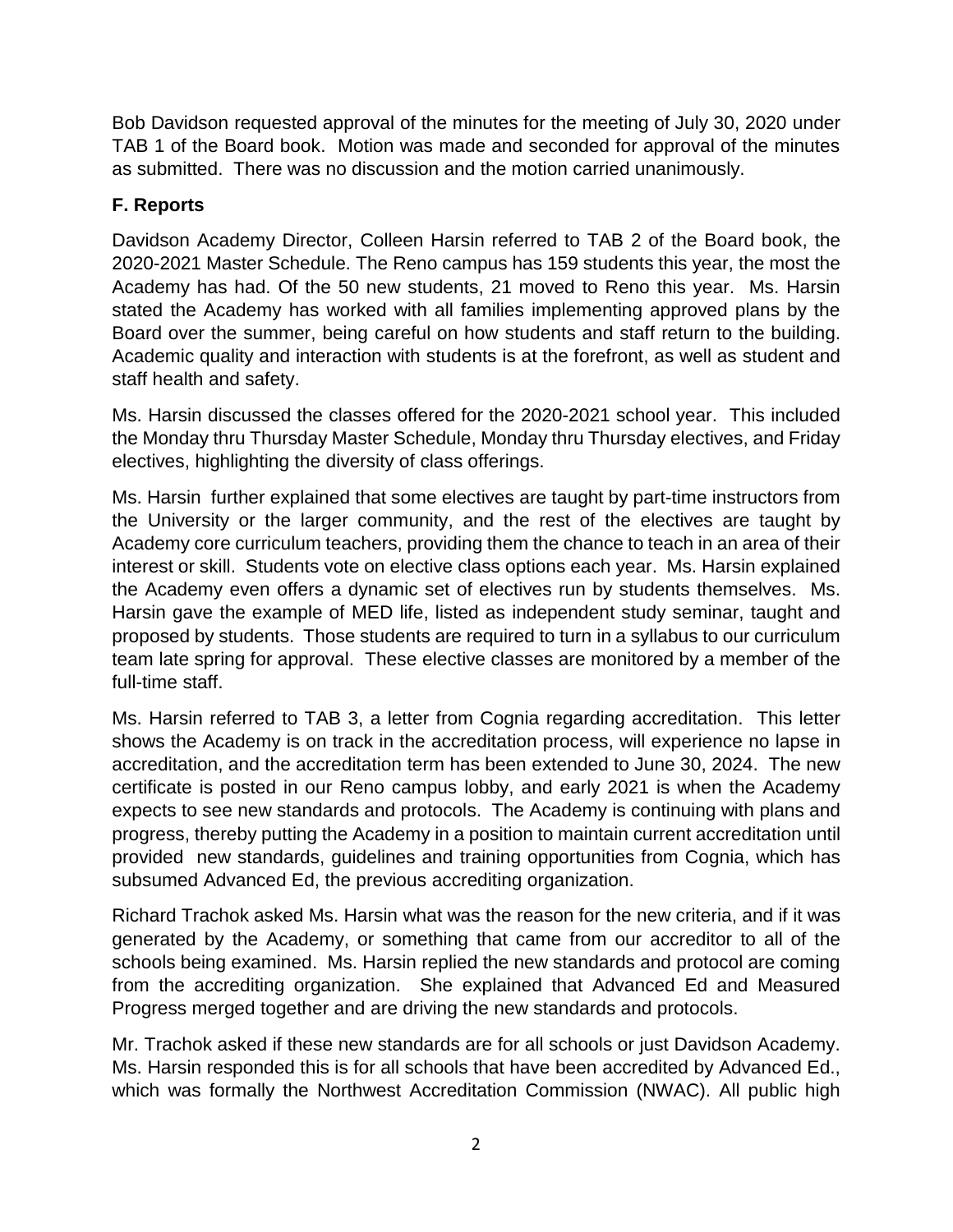schools are subject to the same accreditation and many of those involved in the accreditation process are expected to participate in kind. For example, Ms. Harsin shared she has been on an accreditation team for Connections Academy and Incline Village High School. Dr. Kristen McNeill added that all high schools are not on the same calendar as far as accreditation. Ms. Harsin thanked Dr. McNeill for her input on this subject.

Ms. Harsin referred to TAB 4, the State Pupil Enrollment and Attendance Audit of school year 2019-2020, updating the Board that since the previous Board meeting of July 30, there were no issues or concerns. The Academy accurately reported the number of students, starting with 145 students, ending with 140, with no exceptions regarding enrollment.

Ms. Harsin referred to TAB 5, Nevada Path Forward. As of July 31, the Academy was to submit to the State our Certification form, have it signed as of July 31, and also to have presented our Board meeting Agenda and presentation from that meeting to the State. Ms. Harsin confirmed to the Board this has been submitted, and no additional information was required at that time. The Academy is proceeding with the approved Path Forward plan for the 2020-2021 school year, and utilizing distance education as the primary model until further notice.

The Academy has issued laptops and supporting equipment needed as requested by students. Seven students have been issued laptops, and more will be issued, as needed, moving forward. After the initial three week diagnostic period that was conducted via remote learning, students have been given the opportunity to be in the building for inperson instruction on a limited basis that is in compliance with COVID-19 guidelines and restrictions. Fifteen students indicated interest for in-person instruction, and the Academy expects that to increase. The students are doing well with the Academy's robust remote learning option, and progress is being monitored on at least a weekly basis.

Ms. Harsin referred to TAB 6. She shared acknowledgements regarding a letter from admissions at MIT indicating that Class of 2020 alumnus, Jason Liu, named Mr. Brett Guisti as the teacher who was most influential in his education. Mr. Guisti has been nominated more than once in recent years. Adding to that, Jason Liu was also identified in the Top 40 students nationwide by Regeneron Science Talent Search. Besides being at MIT, Jason is also a Davidson Fellows Scholarship recipient this year.

Davidson Academy student, Aayan Patel, is teaching a research class with us as Independent Study on Fridays and was recognized by the Center for Excellence in Education for participating in the COVID-19 version of the Research Science Institute (RSI) in collaboration with MIT.

National Merit Scholarship Corporation has announced the Semi-Finalists for 2021. TAB 7 included the press release that details the Semi-Finalists, 16,000 out of approximately 1.5 million who took the PSAT/NMSQT in 2019. Ms. Harsin acknowledged that it is an honor for a student to be named a Semi-Finalist, and these students are now completing applications to be Finalists. Ms. Harsin directed attention to the Semi-Finalists by state,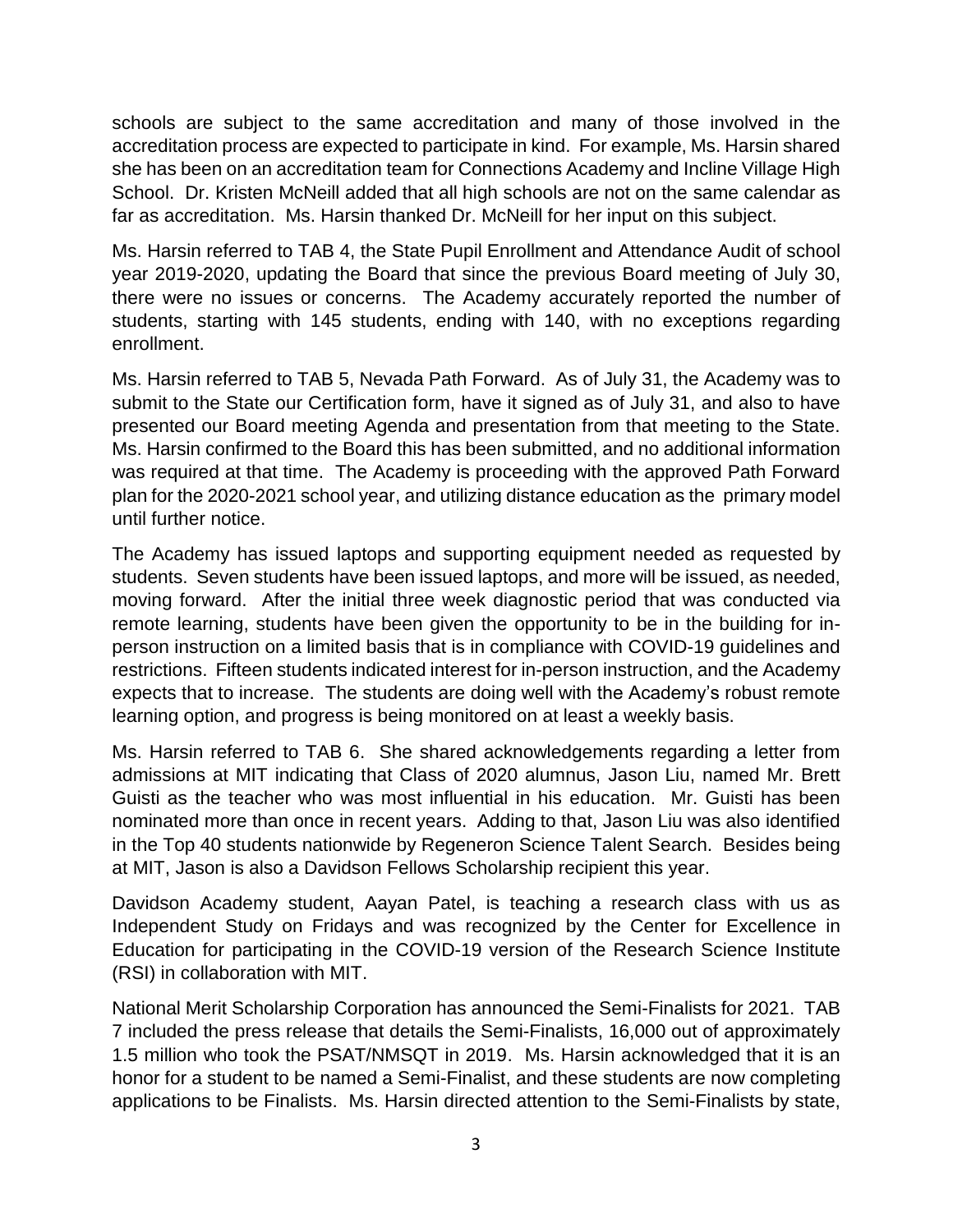in which Davidson Academy Reno campus has 23 students, plus one Online campus student in Pennsylvania, the first time an Online campus student has been included. Ms. Harsin added there are three other Semi-Finalists in the Reno area at different high schools that have also spent time at our Academy. Ms. Harsin shared it is nice to see them be successful and wished congratulations to all those students.

National Merit also recognizes 34,000 high performers on the PSAT/NMSQT as Commended Students. Five Academy students will receive Certificates of Commendation and can include this in their college applications.

Dr. Hawthorne referred to TAB 8 showing the 2020-2021 enrollment map by states. She pointed out Davidson Academy Online ("DAO") now has students residing in 24 states. States shown in blue on the map represent new states added this year. This year DAO added Oklahoma, South Dakota, Florida, Mississippi, and Indiana. DAO has 3 new students from Indiana, 16 total students from California and 10 from Texas. Dr. Hawthorne mentioned the Nevada numbers are equal to Texas, with 10 students from Nevada. Davidson Academy Online enrolled 49 new students, for a total enrollment of 79 students this year, up 276% since DAO began 4 years ago. Last year DAO had 66% male and 34% female students, while this year it is closer to a 50/50 ratio which reflects a good year for female qualifying candidates.

Dr. Hawthorne continued with TAB 8 with a chart on the next page, showing students enrolled at Davidson Academy Online as 8<sup>th</sup> and 9<sup>th</sup> graders by age. The chart showed twenty-five 8<sup>th</sup> graders-by-age, and twenty 9<sup>th</sup> graders-by-age, explaining these class sizes are more typical of Reno academy class sizes, which is good for the long-term growth of Davidson Academy Online.

Dr. Hawthorne stated she oversees the Davidson Explore courses, which are online courses through Davidson Institute, and precursor courses to the Academy. Fourteen students either at the Reno campus or Online campus came through the Explore program last year, showing this is a good feeder program. With the 64 students in Explore, Davidson programs are serving 143 students total online.

Dr. Hawthorne shared updates regarding the extended application period. In six days, 238 applications were started and 16 of those were invited for assessment. The remaining 61 that qualified were deferred and are starting assessment this week. This is the first time DAO conducted assessments in September; the Academy typically begins assessment in November or December. There are already 5 assessments scheduled between now and the end of the year. The applications for both campuses opened up on September 15, and the programs have had a good recruiting season this year with a high number of students enrolling.

Mr. Trachok asked to revisit a question he had from the last Board meeting regarding how we name the school. He stated we call it online school, but he felt we wouldn't be considered online, and we should instead call ourselves remote learning. For example, we have an instructor teaching to students live, so it's all happening concurrently. He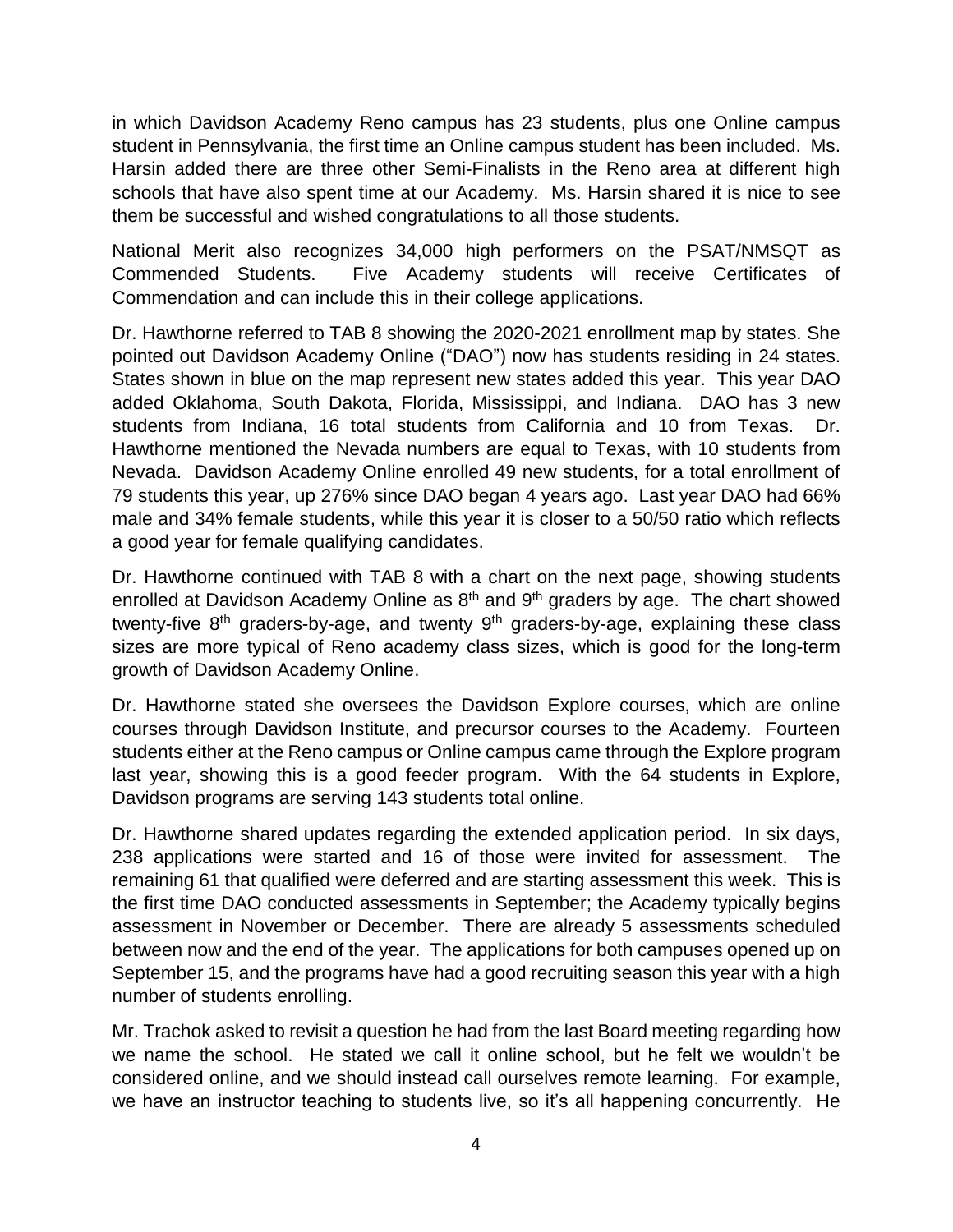asked Dr. Hawthorne to confirm if this was a correct assessment. Dr. Hawthorne replied that based on the blended to online continuum commonly used in K-12 education, what we do is considered fully online learning and that by the definition, student and teacher are never physically in the same space. She further explained that remote learning is common in the context of pandemic learning. Dr. Hawthorne continued that in a K-12 space using the word "remote" would significantly impact our search engine optimization (SEO) and our recognition as a fully online campus. The Reno campus uses the word "remote" for what they're doing when not in class together, but Davidson Academy Online uses "online" which is commonly used in the K-12 space. Mr. Trachok asked if our online is synchronous. Dr. Hawthorne replied it is synchronous and asynchronous. Mr. Trachok thanked Dr. Hawthorne for the clarification in the differences between online and remote.

Dr. Hawthorne noted that Davidson Academy Online staff members hosted a free 8-week webinar series over the summer. This was a great way to market ourselves and good outreach for the Academy. A total of 950 unique impressions were received as a result. The Academy's communications person has turned this into a series of short YouTube videos now available on the website. There are more parents than educators watching the series. Dr. Hawthorne expects to do this again next summer with new topics.

Also included in TAB 8 is a list of courses approved again this year for A through G credit through University of California system. Growth in English course chart showed growth in two different ways. Growth has gone up significantly since the implementation of the "zero hour" this year due to number of students on the East coast. As a result, classes are offered at 6 a.m. Pacific in several subjects. Since Year 1 the total number of sections has grown 220%.

Mr. Krolicki commented that we get accustomed to excellence, but specifically impressive are our National Merit Semi-Finalists, the volume of students from Davidson Academy competing, and having a student from Pennsylvania qualifying through Davidson Academy Online, is spectacular. The Board would like to acknowledge this achievement during these extraordinary times. Mr. Krolicki wanted to congratulate all. Mr. Trachok agreed and acknowledged this as well.

Mr. Davidson added in addition to teaching these students in a marvelous way for great results, Dr. Hawthorne has also managed a phenomenal amount of growth percentagewise which will continue. There is an impressive inventory of students for next year, and it will not be long before the Online campus enrollment is exceeding that of the Reno campus. Mr. Davidson pointed out that this is unique, and the Academy is among institutions leading in this kind of technology. Mr. Davidson also added the Academy has excellent content and is putting together interesting platforms. It will keep abreast of all the technology that is available, and will continue on the leading edge. Mr. Davidson acknowledged that Dr. Hawthorne got the Academy there and will keep it there.

Dr. Hawthorne added the Academy has someone who does curriculum reviews and observation each year, which is a very important area for the Academy to be innovating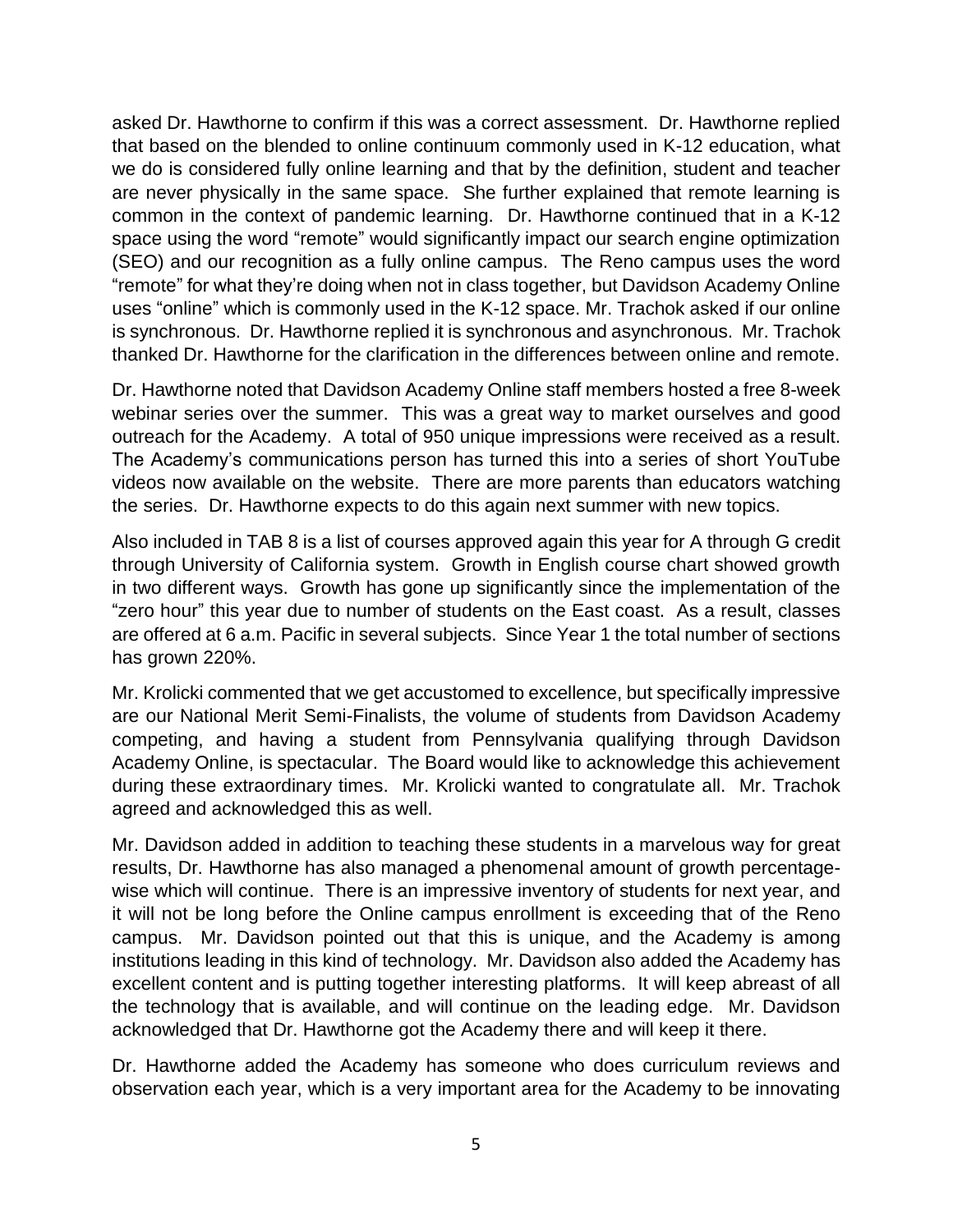and cutting edge. The people teaching online are open to growth themselves in trying new things and have made a huge difference in how students and teachers interact each day.

Dr. Hawthorne referred us to TAB 9. This shows the media report, with a list of places the Academy was in the news recently, including recent Davidson Academy graduate, Jason Liu, being selected as a 2020 Davidson Fellow. Another highlight is that this the 3<sup>rd</sup> year Davidson Academy Online campus has won a Blackboard Catalyst award which recognizes innovation in teaching and learning online. This award rarely goes to K-12 schools, as it is usually awarded to university level programs.

Dr. Hawthorne shared that the Academy is now working with a digital marketing firm, KPS3, located in Reno. The goal is to improve our search engine optimization (SEO) and digital presence for both Academy campuses. KPS3 built a dashboard on the website which shows website traffic is up 74% due to organic search which is another good sign for growth in near future. Traffic from search engine (i.e. Google) is also up 83%. The Online campus page is responsible for 35% of organic traffic. The day extended applications opened, there were 2,000 hits on the website which was a record, and there were 9,500 for the week. The admissions page is up 49%; traffic session is up 116%. In the area of key word ranking we are the #1 return on Google for the search "gifted online school," "online school for gifted students," and "online high school for gifted students." Davidson Academy will be working with KPS3 for a couple more months, helping with ads, application opening, and website redesign for both Academy and the Davidson Institute. Part of the work with KPS3 is to train the Academy's communications person in search engine optimization. As the world is changing, this is something we are all adapting to.

Dr. Hawthorne directed the Board to the last page of TAB 9, highlighting ongoing outreach done since last Board meeting: Six-thousand two hundred (6,200) people receive the Davidson Academy eNewsletter. The eNews update is distributed every other month, and now goes out to more than 15,200 recipients.

#### **G. General Business**

Mark Herron, Vice President and Chief Financial Officer, referred Board members to the report for Fiscal Year ending June 30, 2020 under TABS 10 and 11 of the Board books. These tabs include the Audit Report, AU260 Letter and the Management Representation Letter. Mr. Herron turned the presentation and discussion of these items over to the auditors Mr. Morris Zlotowitz and Ms. Kimberly Hastings of the independent auditing firm, HCVT. Mr. Zlotowitz thanked Mr. Herron and began his presentation starting with the audit results AU260 letter, indicating he would provide an outline of the audit process and then Kimberly Hastings would talk further about the audit and recommendations.

Mr. Morris confirmed that following completion of the audit, an unmodified/clean opinion was issued. There were no deviations and the auditors did not find any issues in that regard. Accounting policies used by the school are included in Note 1 of the AU260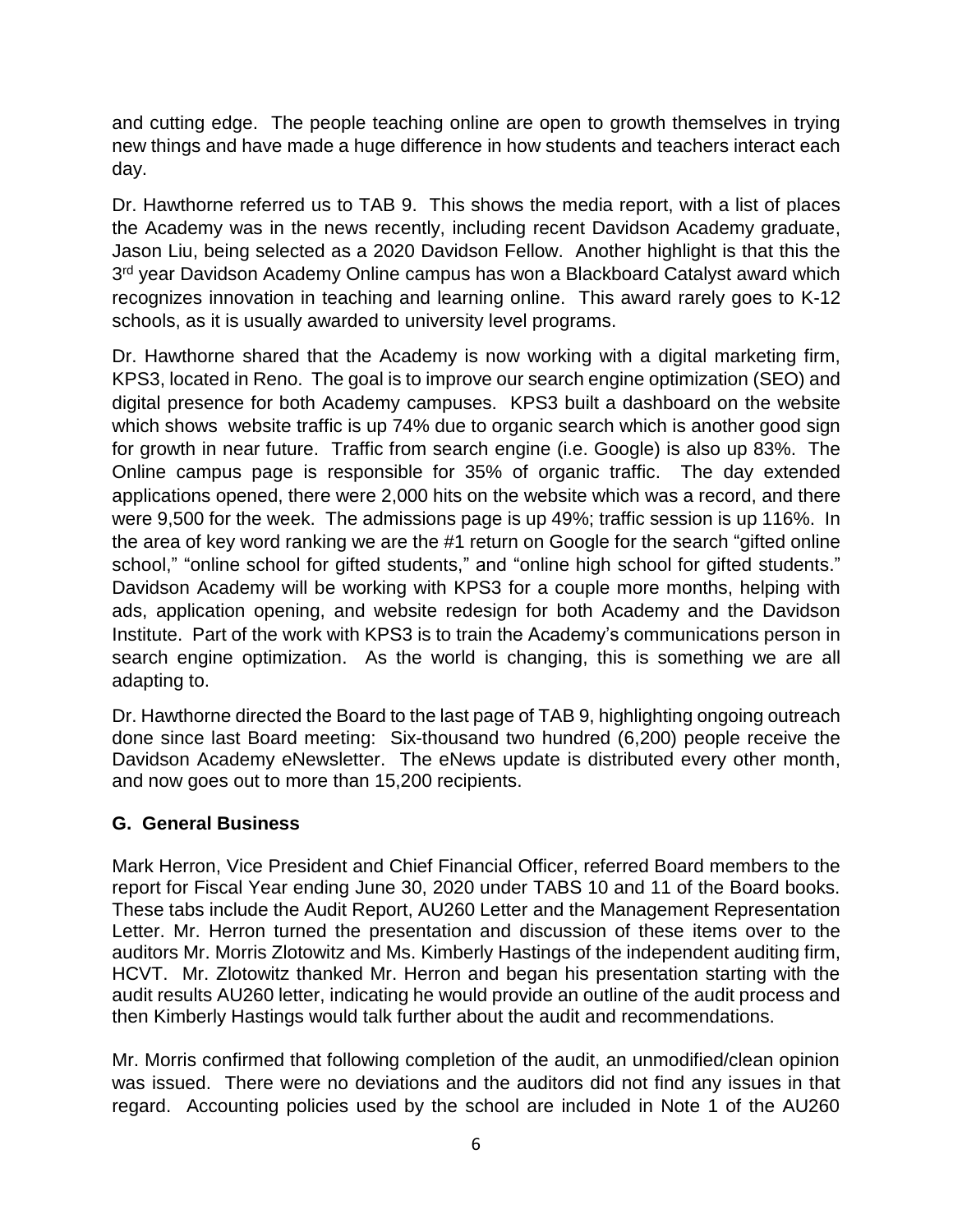Letter. No new accounting policies were adopted. Financial Statements contain estimates; the main estimate referred to has been in there before, regarding prepaid rent for school facilities. Disclosures and financials were found to be neutral, consistent and clear. No difficulties with management or performing procedures were encountered. Any adjustments made were reclassification in nature. There were no disagreements with management in the course of the audit and to the auditor's knowledge management did not consult with other accountants. Mr. Morris turned further discussion and presentation over to Kimberly Hastings.

Ms. Hastings referred to the financial statements. She confirmed that they are consistent with the prior year. Key financial statement footnotes include supplements including the budget vs. actual report required by the state of Nevada. Any fluctuations noted are within expectation as revenues or contributions fluctuate based on need. Referring back into audit result letter, concerning internal controls, the auditors noted a change in policy the Academy undertook during fiscal year, beginning in February, 2020, wherein the school moved from their historic timekeeping practice of using physical time cards and moved to electronic timekeeping. One of the ramifications of this change was that employees now need to explicitly report exceptions to their customary and budgeted time allocations. Due to limitations in the payroll provider system this process is not as clear as it should be in the auditor's view and they noted this as an internal controls deficiency. There was no misstatement and management was able to adjust procedures. It is recommended that management formalize that exception reporting policy and make sure documentation supporting that the employees understand the new policy.

Mark Herron confirmed he had nothing further to add as he and Karin Dixson discussed the provided recommendation previously. He offered that the change to timekeeping was fortunate due to unforeseen COVID-19. Mr. Herron agreed that management can be more explicit in the way exception reporting is being collected. He confirmed that the Academy has about 16% of employees having variability in their timekeeping and will work with HCVT as well as the state Department of Education, and return to the Board in November with a formalized policy to address this comment.

Ms. Hastings thanked Karin Dixson, Controller, and Mark Herron, Vice President and Chief Financial Officer, for a continued diligence in their preparation of the audit package and tremendous partnership, especially in a year like 2020. Mr. Herron opened the presentation for questions from the Board on the audit letter, financial statements or representation letter.

Brian Krolicki offered his thanks and confirmed that this is the annual audit that is the most uninteresting to read due to very neutral footnoting. He complimented Mark Herron and Karin Dixson for their work and assistance with the audit and that it is a good thing to have a non-exciting audit, especially during COVID-19 pandemic situation that has put demands on everyone. He asked, for audit purposes, is there anything from audit standpoint that the Board should know to be included in this report. Mr. Zlotowitz confirmed there was not.